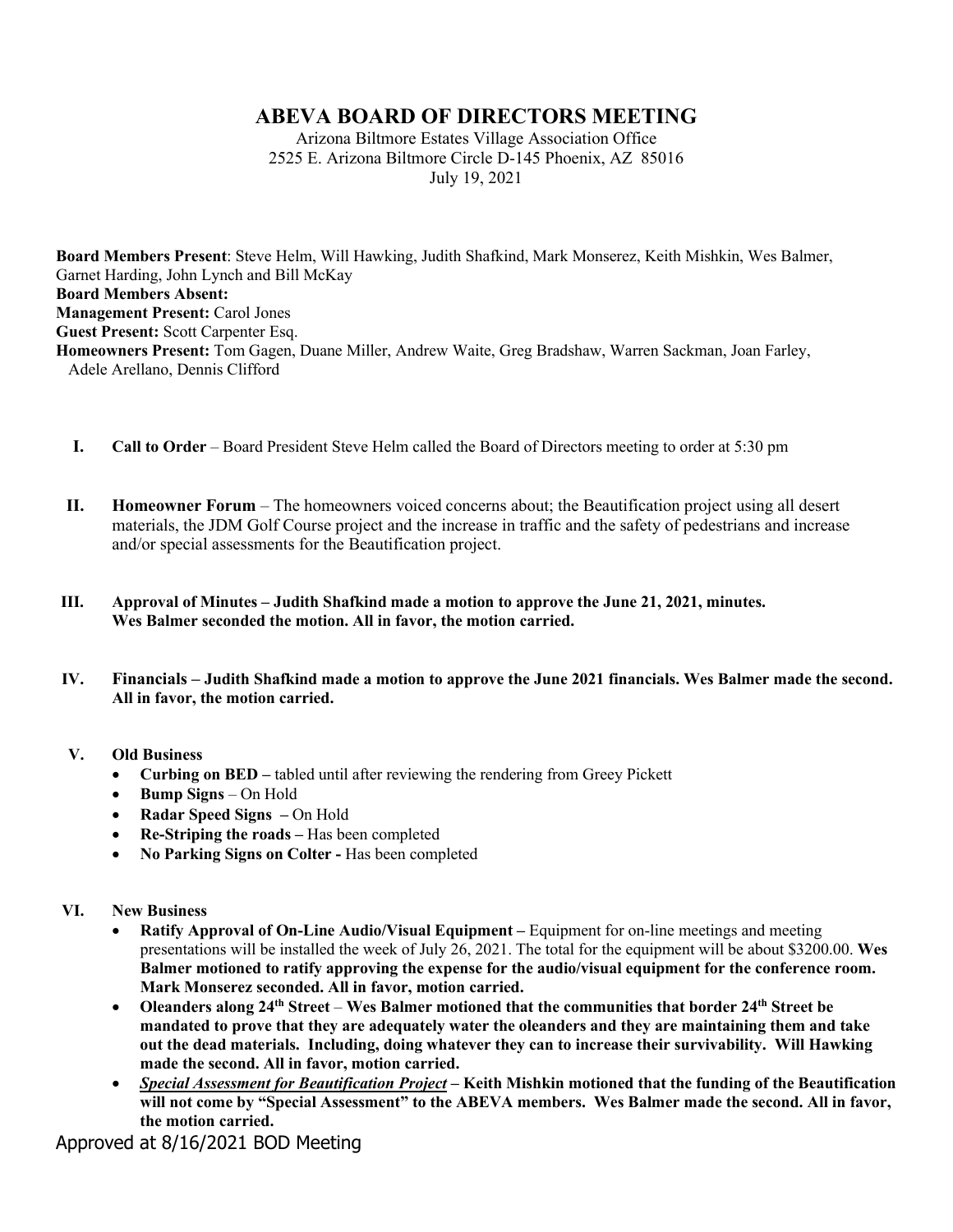• **Communication with Homeowners - Garnet Harding motioned that we as a Board do not communicate anything to the membership at large concerning the Beautification project without approval of the Committee. Wes Balmer made the second. AMENDED: Establish a rule that any communication that needs to be done on any project of any committee first be run by that committee and approved by the Board in its entirety before it gets sent out to our members. All in favor, motion carried.**

## **VII. Committee Reports**

- **Architectural**
- **Beautification** 
	- *a.* **Legal Expenses – Bill McKay motioned to invest up to \$5000.00 for Scott Carpenter to review the "Road Rights of Way", the hotel and ABEVA agreement and any other related questions. Also, a graphic representation of both the ownership and maintenance and its relationship to the documents. The legal costs will be separated for the Beautification Committee's budget versus ABEVA's. Keith Mishkin seconded the motion. All in favor, motion carried.** Scott Carpenter will try and have this information by the end of July 2021. All letters, memos, graphics, etc. will be sent to Carol, as the Executive Director, and she will distribute them to the Board of Directors.
	- *b.* **Expand the Scope of the Beautification Committee –** Not at this time
	- *c.* **JDM/Golf Course**
		- **1. Wes Balmer motioned to be involved, not approve, with the JDM golf course project***.* **The motion was seconded. Vote for, Wes Balmer, Will Hawking, Mark Monserez, Keith Mishkin, John Lynch, Garnet Harding, Bill McKay in favor; opposed Judith Shafkind. Motion passed 7-1.**
		- **2. Bill McKay motioned for the Beautification Committee to investigate all concerns, including but not limited to, covenants, regulations, and zoning issues and community concerns regarding JDM's golf course project. Wes Balmer seconded the motion. All in favor, motion carried.**
	- **d. Pump Station – Keith Mishkin motioned to engage Scott Carpenter to write a letter notifying the homeowner of 2409 E Marshall Ave of ABEVA's position of easement ownership of the easements. Including an invitation to the owner to discuss ABEVA's vision of signage and beautification. Mark Monserez seconded the motion.**

**All in favor, motion carried.** Scott Carpenter will try and have this completed by the end of July 2021.

- **e. Greey Pickett**  Is available to schedule a Special Meeting of the Board for a Formal presentation
- **Legal**
- **Security**
	- **a. Post Orders**
- **Employee Review – N/A**
- **VIII. Adjournment There being no further business to discuss, a motion was made and seconded to adjourn to the Executive Session Meeting. All in favor, the Open Meeting adjourned at 8:00 pm.**

Respectfully Submitted,

Beth Rose Executive Assistant